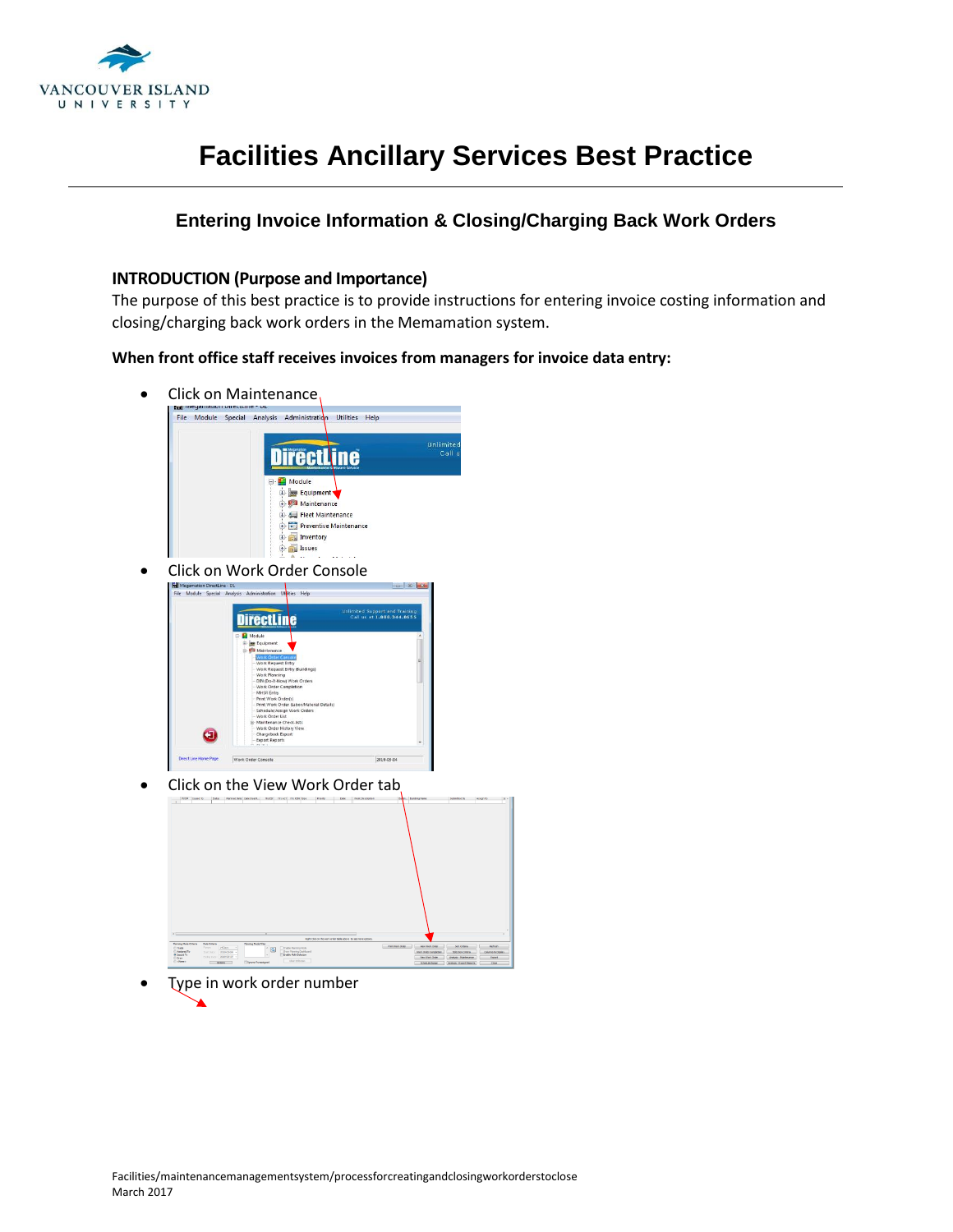



• Change status to RC (ready to close)

| <b>Collinsk Planning - OL - <new b="" follow<=""></new></b>                                                                                                                                                                                                                                                                                                                                                                                        |               |
|----------------------------------------------------------------------------------------------------------------------------------------------------------------------------------------------------------------------------------------------------------------------------------------------------------------------------------------------------------------------------------------------------------------------------------------------------|---------------|
| <b>Status:</b><br>Type: #999<br>Werk Order #:<br><b>DATE: 1</b><br>m<br>٠<br>٠<br>Substitution:<br>Date: Edinburgh -<br>a<br><b>TITLE OWNER</b>                                                                                                                                                                                                                                                                                                    |               |
| <b>Building:</b><br>٠                                                                                                                                                                                                                                                                                                                                                                                                                              |               |
| <b>July Types</b><br>Local:<br>. IT E-mail requested when Work Order constelled<br>Eastweith                                                                                                                                                                                                                                                                                                                                                       |               |
| EMAI-<br>Telephone:<br>None:                                                                                                                                                                                                                                                                                                                                                                                                                       |               |
| Equipment<br>Heardous Nationals Present<br><b>Confered space Viole</b><br>$\Box$ Ti beh                                                                                                                                                                                                                                                                                                                                                            |               |
| <b>Description</b><br>Equipment #<br>Locator - Australia Hos Cyder Status<br><b>COM</b><br>п<br>$\sim$                                                                                                                                                                                                                                                                                                                                             | Location      |
| Status:<br>Current<br>$\frac{1}{2}$<br>Canadian                                                                                                                                                                                                                                                                                                                                                                                                    |               |
| $\frac{1}{2}$<br>ica<br>CL<br>Cost Center<br>Comp<br>ь<br>Cost Center                                                                                                                                                                                                                                                                                                                                                                              |               |
| $1 - 1$<br>١e<br><b>Suite Color</b><br>$\mathbf{B}$<br>٠<br>и<br>Ramed a <i>in Planning</i>                                                                                                                                                                                                                                                                                                                                                        |               |
| ٠<br>163<br><b>Returnstiton Trade</b>                                                                                                                                                                                                                                                                                                                                                                                                              |               |
| ï<br>Schedulett<br><b>She's Description</b><br>š<br>16P<br><b>Schol Englishmental</b>                                                                                                                                                                                                                                                                                                                                                              |               |
| to hyt<br>Walkerin Trade                                                                                                                                                                                                                                                                                                                                                                                                                           |               |
| Please note: Several buildings within 10.0 pper stone have advertise containing nativials (ACM) within the<br><b>Bang the location of thes</b><br>$\alpha$<br>Search.<br><b>Birs</b><br>Cancel<br>have sele of the door frame. Where a contractor enoughers is all materials, or any materials televised to<br>best PSCD until it can be a<br>contempt meterials have been compled with and the hazed has been confirmed, reduced, and/or eliminal |               |
| ٠<br><b>Assign Ter</b>                                                                                                                                                                                                                                                                                                                                                                                                                             |               |
| <b>Jone To</b><br>Nature<br>国<br>$\overline{1}$<br>×                                                                                                                                                                                                                                                                                                                                                                                               | <b>Status</b> |
| <b>P.MA</b>                                                                                                                                                                                                                                                                                                                                                                                                                                        |               |
| Approval                                                                                                                                                                                                                                                                                                                                                                                                                                           |               |

Under work description, type in name of contractor (Ram Electric, etc.)



- Save
- Click on Maintenance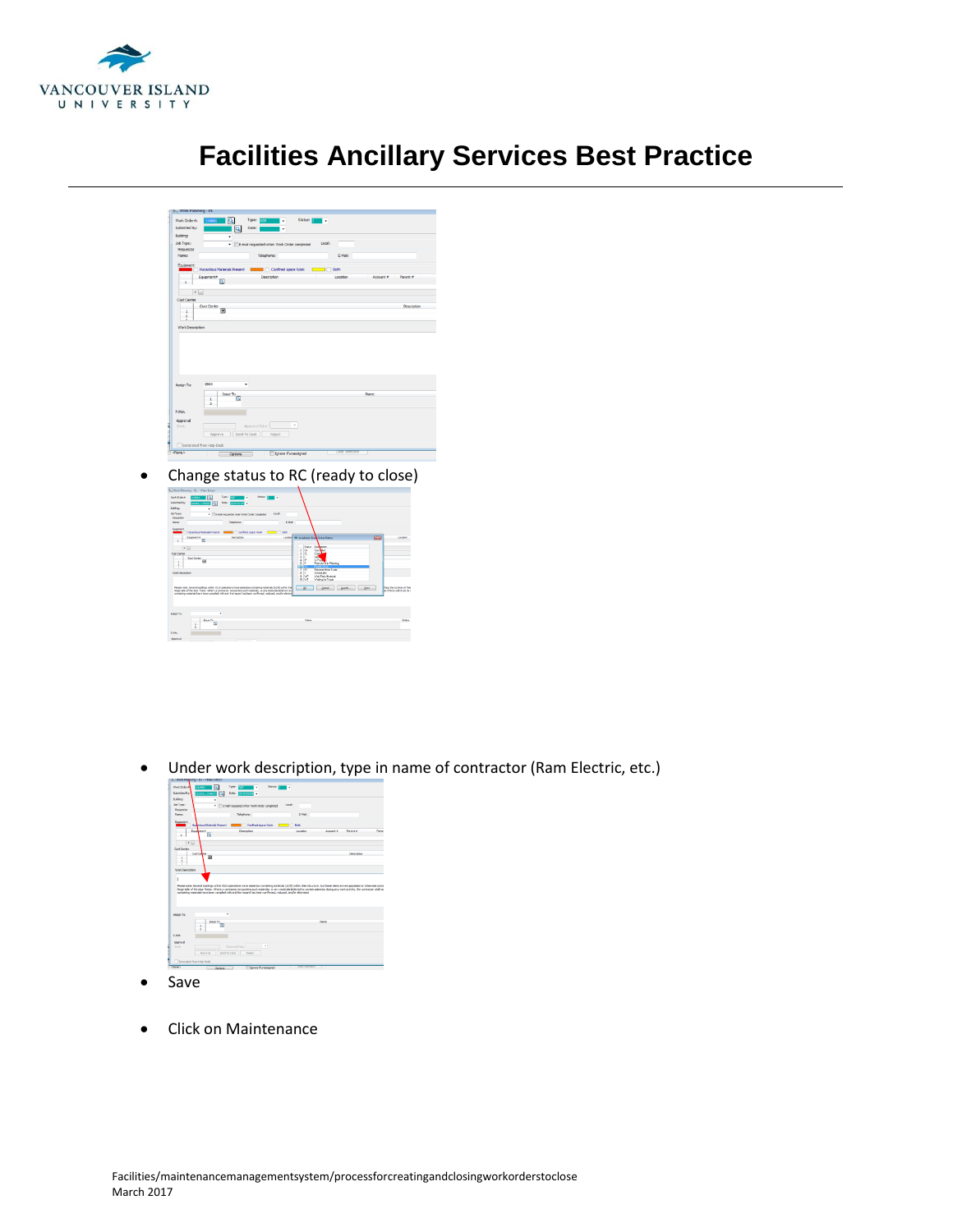



Click on Work Order # and type in Work Order #



- Click on Page 2
	- o Under Employ# choose contractor
	- $\circ$  Under Part # type in invoice number
	- $\circ$  Under Description type in name of the company, labour and materials
	- o Under Cost type in amount of invoice
	- $\circ$  Under Qty always type in '1'
	- $\circ$  Date will automatically populate

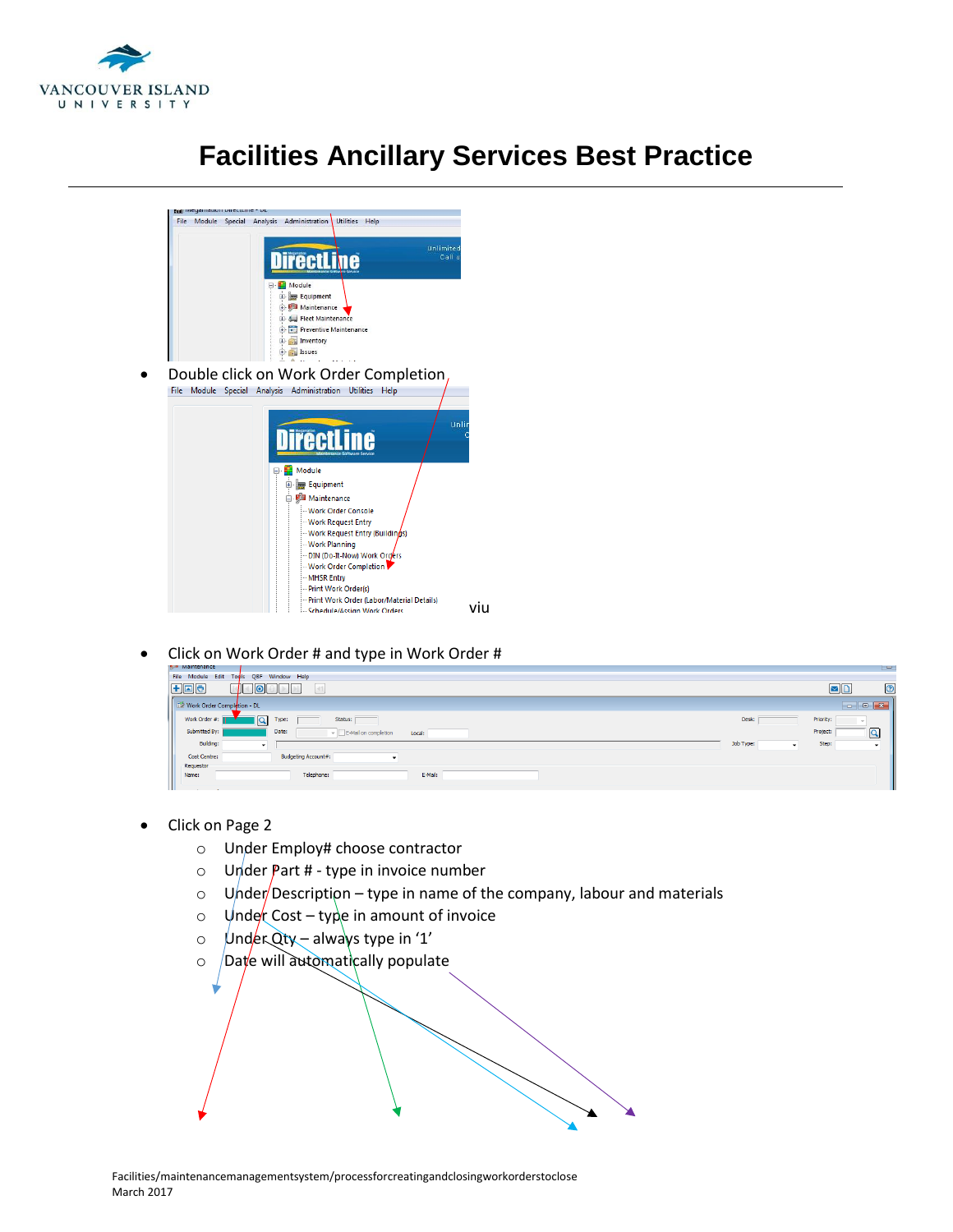

#### Labor and Material<br>Equipment#:  $\overline{\mathbf{r}}$  $B_0$  $\begin{array}{c|c|c|c|c} \multicolumn{3}{c|}{\textbf{Trace}} & \multicolumn{3}{c}{\textbf{Exp}} & \multicolumn{3}{c}{\textbf{Step 4}}\\ \multicolumn{3}{c|}{\textbf{Trace}} & \multicolumn{3}{c}{\textbf{Exp}} & \multicolumn{3}{c}{\textbf{Step 5}}\\ \multicolumn{3}{c}{\textbf{1}} & \multicolumn{3}{c}{\textbf{Trace}} & \multicolumn{3}{c}{\textbf{Exp}} & \multicolumn{3}{c}{\textbf{Step 6}}\\ \multicolumn{3}{c}{\textbf{1}} & \multicolumn{3}{c}{\textbf{Trace}} & \multicolumn{$ Regists 01.5 02.0 Date Rate 01.5 02.0  $\begin{tabular}{|c|c|} \hline \rule{0pt}{3ex}{{\bf{Evaluate labor from project cost}}} \\ \hline 1 & {\bf Part $e$} \\ \hline \end{tabular}$ Labor:  $\overline{1,00}$  $\begin{array}{c|c} \multicolumn{3}{c|}{\textbf{Mst} \textbf{Code}} & \textbf{Loc} \\ \multicolumn{2}{c|}{\textbf{1}} & \multicolumn{2}{c|}{\textbf{Mst} \textbf{Code}} \\ \end{array}$

## **Facilities Ancillary Services Best Practice**

 Click on Page 3 and ensure information has carried over and the amounts appear in Total Labour and/or Total Material

| Labor and Material Summary                                                       |                                             |                                                                        |
|----------------------------------------------------------------------------------|---------------------------------------------|------------------------------------------------------------------------|
| Employee Name<br>Equipment # Trade Emp #                                         | Reg Hrs @1.5 @2.0<br>Date<br>Rate @1.5 @2.0 |                                                                        |
| $\mathbf{1}$                                                                     |                                             |                                                                        |
| $\vert \cdot \vert$                                                              |                                             |                                                                        |
|                                                                                  |                                             |                                                                        |
| Whs<br>Equipment #<br>Part #<br>Description<br>$\mathbf{1}$<br>$\vert\cdot\vert$ | Cost<br>Qty<br>Date<br>P/O#                 |                                                                        |
| Total Labor:                                                                     |                                             | <b>Total Material:</b>                                                 |
| Equipment # Mat'l Code Loc<br>$\mathbf{1}$                                       | Description                                 | All Removed Qty Disposed<br>Date<br>$\sim$<br>$\overline{\phantom{a}}$ |
| Generated from Help-Desk                                                         |                                             | Page 1 Page 2 O Page 3                                                 |

• Click Save to save updates/changes



- **1.** Close and or chargeback work order for completion: (Manager/Facilities Maintenance Coordinator/Designate).
	- Under Maintenance, Double click on Work Order Completion tab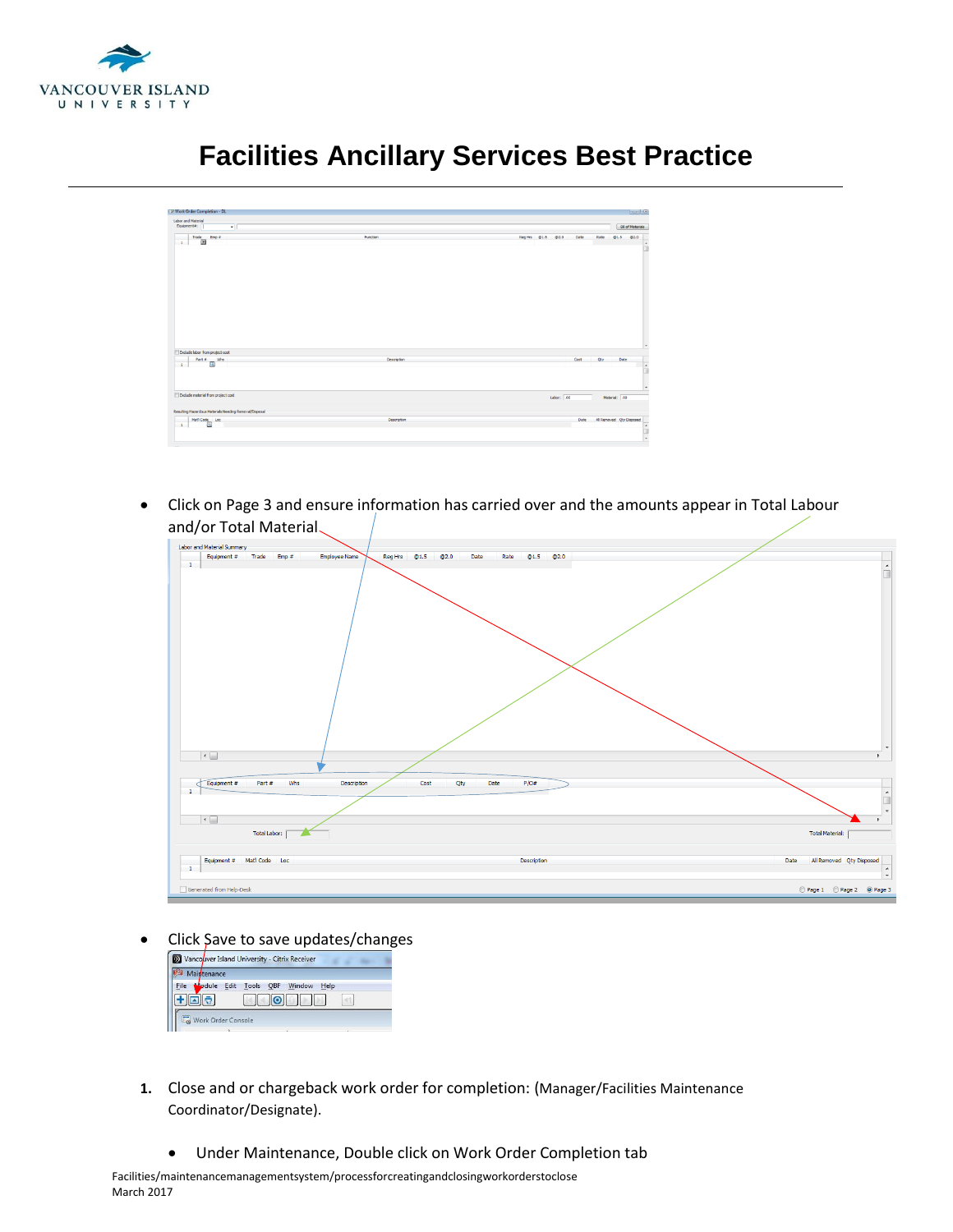

| <b>File</b> | Megamation DirectLine - DL<br>Module | Special Analysis | Administration<br><b>Utilities</b><br>Help  |              |
|-------------|--------------------------------------|------------------|---------------------------------------------|--------------|
|             |                                      |                  |                                             | Unlimited St |
|             |                                      |                  | <b>DirectLine</b>                           | Call us a    |
|             |                                      |                  | Module                                      |              |
|             |                                      |                  | <b>Equipment</b><br>国一                      |              |
|             |                                      |                  | <b>Maintenance</b>                          |              |
|             |                                      |                  | - Work Order Console                        |              |
|             |                                      |                  | - Work Request Entry                        |              |
|             |                                      |                  | -- Work Request Entry (Buildings)           |              |
|             |                                      |                  | - Work Planning                             |              |
|             |                                      |                  | -- DIN (Do-It-Now) Work Orders              |              |
|             |                                      |                  | <b>Work Order Completion</b>                |              |
|             |                                      |                  | - MHSR Entry                                |              |
|             |                                      |                  | -- Print Work Order(s)                      |              |
|             |                                      |                  | - Print Work Order (Labor/Material Details) |              |
|             |                                      |                  | - Schedule/Assign Work Orders               |              |
|             |                                      |                  | 1. Month Order Het                          |              |

Type in Work Order #

| X Work Order Completion - DL                             |             |         | $\begin{array}{ c c c }\hline \textbf{} & \textbf{} \end{array}$ |
|----------------------------------------------------------|-------------|---------|------------------------------------------------------------------|
| Work Order #: $\Box$<br>Status:<br>Q<br>Type:            | Desk:       |         | Priority:                                                        |
| Submitted By:<br>Date:<br>E-Mail on completion<br>Local: |             |         | $\overline{a}$<br>Project:                                       |
| Building:<br>$\cdot$                                     | Job Type:   | ۰.      | Step:<br>$\cdot$                                                 |
| Budgeting Account#:<br>Cost Centre:                      |             |         |                                                                  |
| Requestor                                                |             |         |                                                                  |
| Telephone:<br>E-Mail:<br>Name:                           |             |         |                                                                  |
| Completion Information<br>Completed By:                  | Major Code: | $\cdot$ | P.M. #:                                                          |
| <b>Completed Date:</b><br>$\cdot$                        | Fail Code:  | $\cdot$ | ____<br>Hrs. Downtime:                                           |

- If the Work Order is going to be charged back, ensure the Cost Centre that is paying for the Work Order is noted under Cost Centre and the Budgeting Account # is completed (this will be a Facilities cost centre). If there is no charge for the Work Order, leave both of these areas blank.
	- 1-8401-787 (Physical Plant Recovery)
	- Object code 786 used for Capital, Foundation, High School (see Facilities Object Code List)

| Work Order Completion - DL               |                                       |               |             | $ -$                      |          |
|------------------------------------------|---------------------------------------|---------------|-------------|---------------------------|----------|
| $\overline{\mathbf{a}}$<br>Work Order #: | Status:<br>Type:/                     |               | Desk:       | Priority:                 |          |
| Submitted By:                            | Date:<br>E-Mail on completion<br>$-1$ | <b>Zocal:</b> |             | Project:                  | $\alpha$ |
| Building:                                |                                       |               | Job Type:   | Step:<br>$\star$          | $\cdot$  |
| Cost Centre:                             | Budgeting Account#:<br>$\cdot$        |               |             |                           |          |
| Requestor                                |                                       |               |             |                           |          |
| Name:                                    | Telephone:                            | E-Mail:       |             |                           |          |
| Completion Information                   |                                       |               |             |                           |          |
| Completed By:                            |                                       |               | Major Code: | P.M. #:<br>$\bullet$      |          |
| Completed Date:                          | $\cdot$                               |               | Fail Code:  | Hrs. Downtime:<br>$\cdot$ |          |
| Fourment                                 |                                       |               |             |                           |          |

 Completed By – type in your initials and hit "enter". Completed Date will automatically populate.  $\sqrt{ }$ 

| .                                            |                                                                                                        |                        |                                     |
|----------------------------------------------|--------------------------------------------------------------------------------------------------------|------------------------|-------------------------------------|
| Work Order Completion - DL                   |                                                                                                        |                        |                                     |
| 5<br>Work Order #:                           | Status:<br>Type:                                                                                       | Desk:                  | Priority:                           |
| Submitted By:                                | Date:<br>$v \Box$ E-Mail on completion<br>Local:                                                       |                        | $\overline{\mathbf{a}}$<br>Project: |
| Building:                                    | $\cdot$                                                                                                | Job Type:<br>$\bullet$ | Step:<br>٠                          |
| Cost Centre:                                 | Budgeting Account#:                                                                                    |                        |                                     |
| Requestor<br>Name:                           | Telephone:<br>E-Mail:                                                                                  |                        |                                     |
| Completion Information                       |                                                                                                        |                        |                                     |
| Completed By:                                |                                                                                                        | Major Code:<br>$\cdot$ | P.M. #:                             |
| Completed Date:                              |                                                                                                        | Fail Code:<br>$\cdot$  | Hrs. Downtime:                      |
| Equipment                                    |                                                                                                        |                        |                                     |
| Equipment#<br>$\overline{a}$<br>$\mathbf{1}$ | Description<br><b>Parent Description</b><br>Account #<br>Location<br>Parent #<br>Location<br>Account # |                        | Check-lists(s)                      |
|                                              |                                                                                                        |                        | Tags                                |
| $\leftarrow$                                 |                                                                                                        |                        | <b>RFS</b><br>Material Details      |
|                                              |                                                                                                        |                        |                                     |